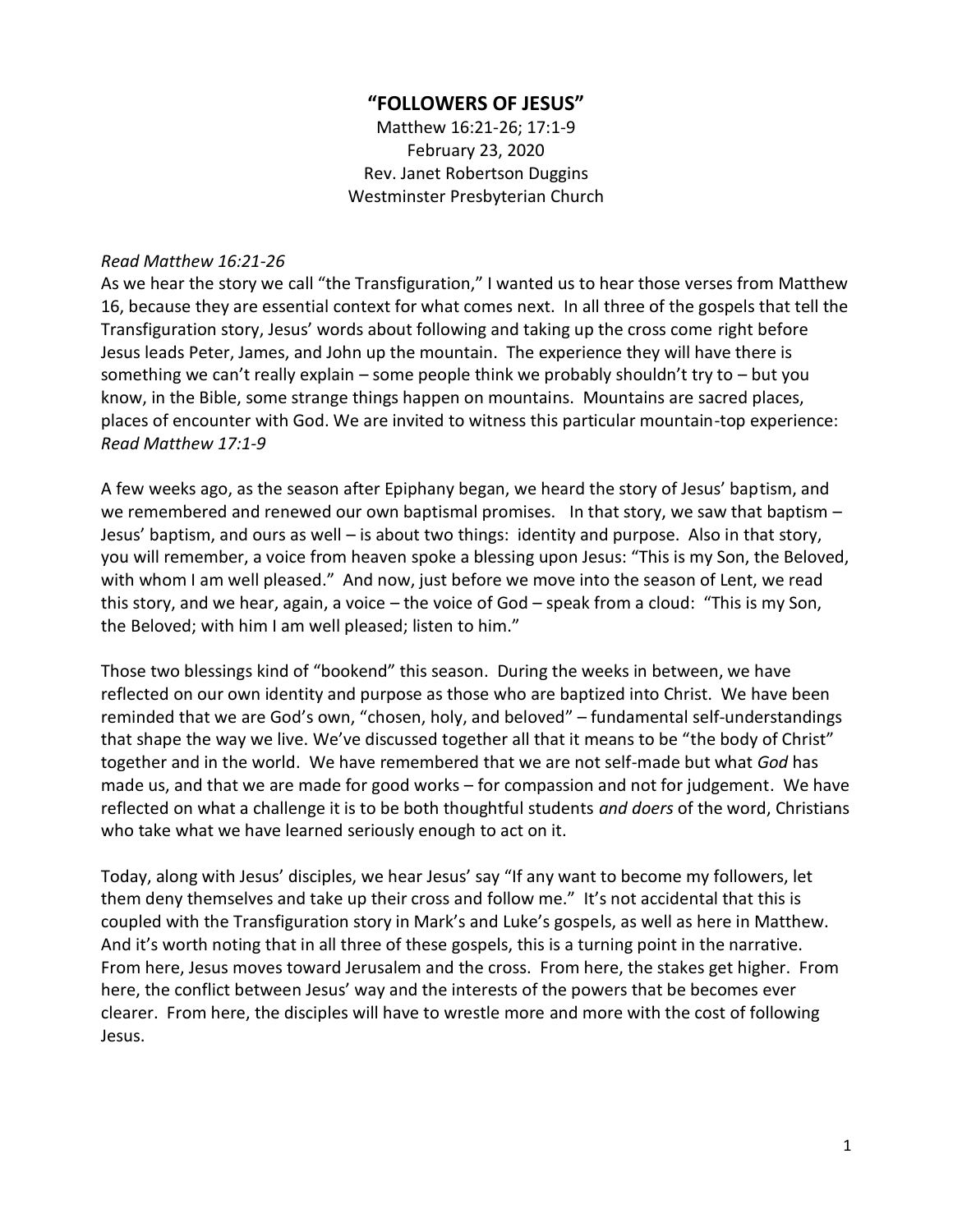I don't really understand why Jesus went up that mountain, what the purpose was of that conversation with those two great leaders from Israel's history – the lawgiver Moses and the prophet Elijah, or why he brought James, John, and Peter along to witness it.

But it seems clear to me that it is a watershed moment, and that it is related to the challenge to take up the cross and follow. What I'm not sure of is whether it was for those three men a moment of assurance and strength or a moment of challenge. Having decided to follow Jesus, was this an opportunity to understand more fully the significance of that choice, to have the rightness of their path confirmed? Or is it more in the nature of a warning: "don't make this choice lightly; this is bigger than you imagine"? Maybe it's both. We see in their reactions both fear and an eager awareness that they are experiencing the gift of a holy encounter.

For me, the story coalesces around the challenge of following Jesus. What they witness on the mountain brings home to Peter, James, and John – in a way they did not grasp before - just *who* it is they are following.

Preacher Joseph Harvard puts it this way: "The disciples had their eyes opened, and they saw a new reality. It was revealed to them that the way of Jesus was God's way in the world. The one whom they had been following had the power to transform them into agents of God's love and justice, and to heal a broken world. Wow!"

Wow, indeed. But… it's no wonder there was some fear, too.

This is a whole lot more than following a kind and charismatic teacher around the countryside, hearing his stories and observing his healing way with people. This is something way beyond following somebody on Twitter or Facebook, or following the news about your favorite sports team (or celebrity, or politician, depending on your entertainment of preference!). This is about your whole life. This is about who you are going to be and what you're going do. (There are those questions of identity and purpose again!)

What happened in the sacred space of that mountain  $-$  little though we understand it  $-$  was a holy, transcendent, revelatory experience, but it could not be more clear that it was not meant as the be-all and end-all for John, James, and Peter. The context - the question hovering over the whole experience - is this issue of following. Not only that they followed Jesus up onto that mountain, but that – whether – they will follow him down, back into the ordinary reality where glimpses of glory are few and far between and where faithfulness is tested daily.

We know this same challenge. We don't always know what to make of those experiences, but when we follow Jesus into a place or time where we meet God, we feel uplifted, reassured, blessed, maybe even stronger. But then we follow him back "down the mountain" into the messy ordinariness of life where we have to help each other, take care of the weak and the hurting, do thankless but necessary tasks with grace, resist evil, choose the good even when it's hard or makes other people mad, make sacrifices, and give up our illusions of control. That's hard. Sometimes maybe we remember or can even still see the glow of the glory we witnessed; other days, not so much.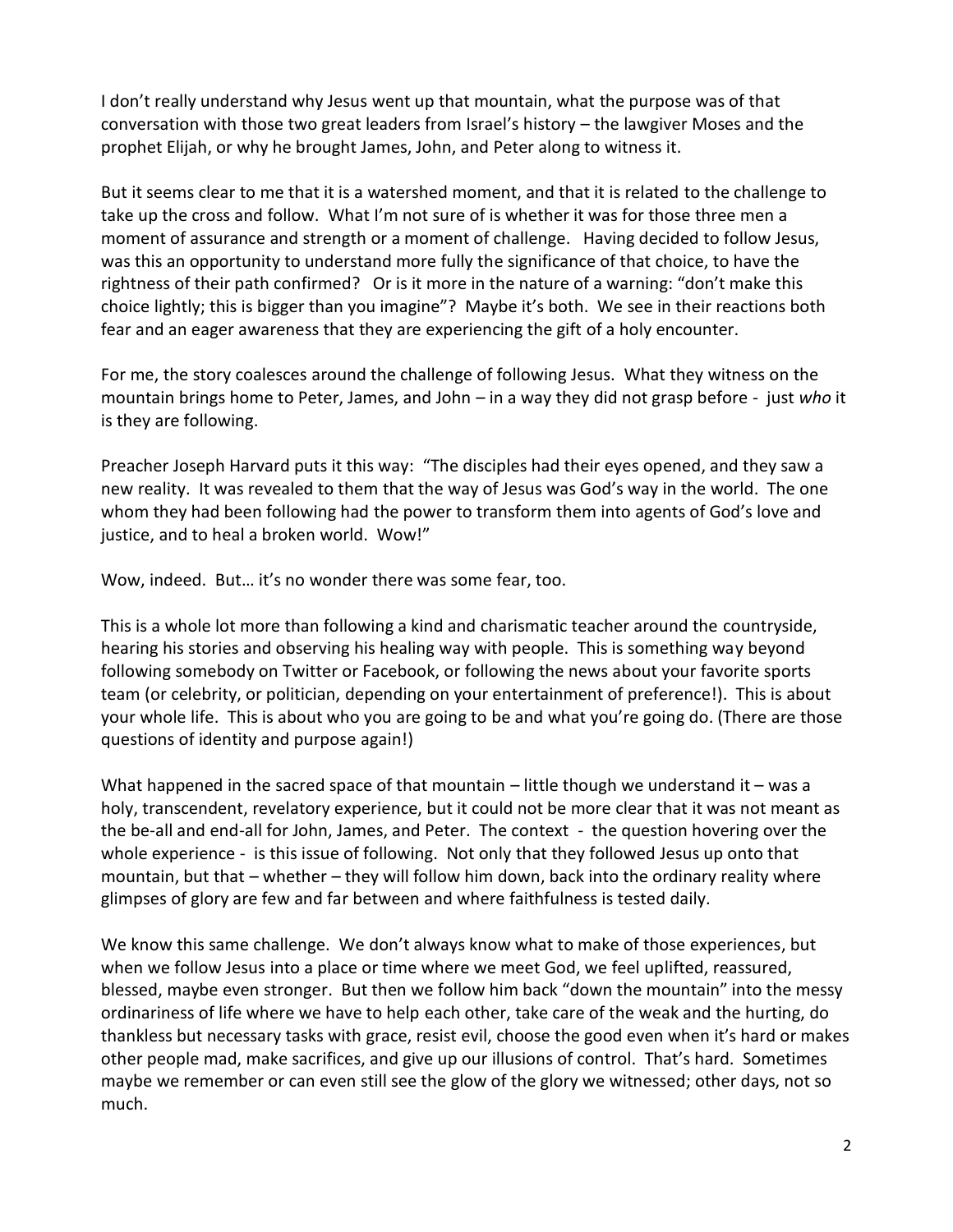Following Jesus is hard. Understanding ourselves as "followers of Jesus" first and foremost is entirely counter-cultural, in that it means no other identity defines us more than this one: not our nationality, our church affiliation, our politics, our race or ethnicity, our generation… not class or sexuality, the family we come from, the work we do, any groups we belong to, or experiences that have shaped us. Those things are all important, and they help to define for each of us what following Jesus means in our circumstances. But none of them is to be *equated* with following Jesus. This radical sense of ourselves as Jesus' followers is hard to embrace, and if we do so, we do it only imperfectly.

Being followers of Jesus is hard, and even a transformative experience of God's presence and a firm conviction that this is our path doesn't make us exemplary disciples just like that. (It didn't work like that for Peter, John, and James, either!) But I do think the Transfiguration story has a clue for us about where to begin. I mentioned earlier the similarity between the words spoken by God at Jesus' baptism and the words spoken on the mountain. But did you notice what's different? On the mountain, with the call to follow Jesus hanging in the air, the voice of God says, "This is my Son, the Beloved; with him I am well pleased," then adds: "Listen to him."

Listening is not following, as Jerry said last week. But listening is the beginning, if it's really *listening* and not merely letting familiar words go in one ear and out the other. Listening, it seems to me is deeper than hearing the words, deeper than being able to recite them back, deeper than grasping their definitions and sense, deeper even than understanding the meaning and intention. Listening is attending to the spirit within and under the words, the heart of them. Listening is openness to receive truths and new insight. Listening is the patience to, well, *listen* before preparing a counter-argument or an alternative reading, before raising our questions. Listening is trusting that both the speaker and the words have something for us. Listening is absorbing the word, letting it become part of us. Listening is readiness to be changed, led, redirected, sent… to obey.

What if we spent more time listening to Jesus? I mean really listening. Think about some of the things Jesus said:

Blessed are the merciful. Love your enemies. You can't serve both God and money. Seek and you will find. Don't worry about your life. Strive first for the kingdom of God Do to others as you would have them do to you. Whoever welcomes a little child in my name welcomes me. Do you want to be healed? I have called you friends. Get up; don't be afraid. Take up your cross. Follow me.